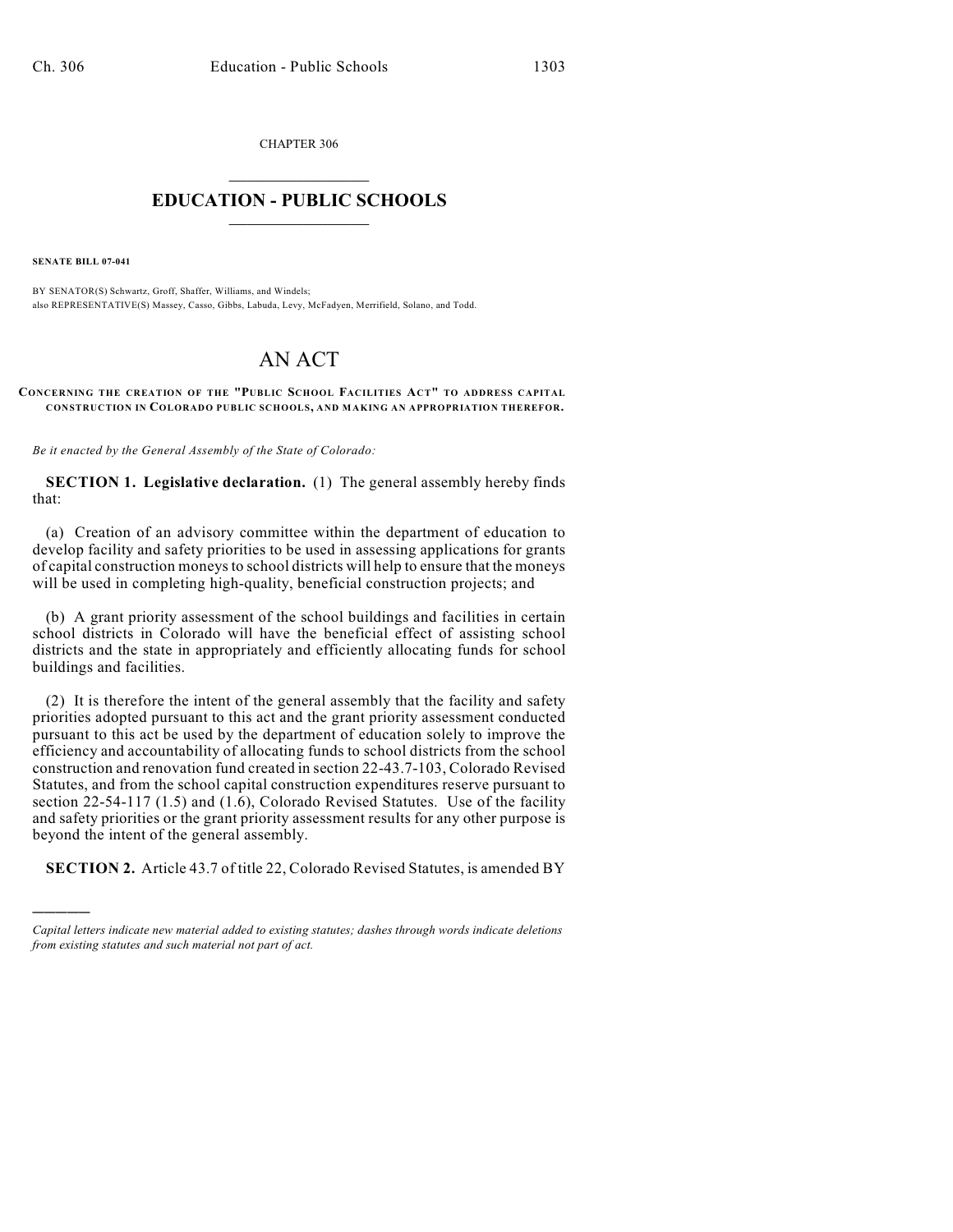THE ADDITION OF A NEW PART to read:

## PART 2 SCHOOL DISTRICT AND CHARTER SCHOOL CAPITAL CONSTRUCTION

**22-43.7-201. Short title.** THIS PART 2 SHALL BE KNOWN AND MAY BE CITED AS THE "PUBLIC SCHOOL FACILITIES ACT".

**22-43.7-202. Definitions.** AS USED IN THIS PART 2, UNLESS THE CONTEXT OTHERWISE REQUIRES:

(1) "ADVISORY COMMITTEE" MEANS THE ADVISORY COMMITTEE FOR PUBLIC SCHOOL CAPITAL CONSTRUCTION CREATED PURSUANT TO SECTION 22-43.7-203.

(2) "DEPARTMENT" MEANS THE DEPARTMENT OF EDUCATION CREATED AND OPERATING PURSUANT TO SECTION 24-1-115, C.R.S.

(3) "FACILITY" MEANS A BUILDING OR PORTION OF A BUILDING USED FOR EDUCATIONAL PURPOSES BY A SCHOOL DISTRICT OR A CHARTER SCHOOL, INCLUDING BUT NOT LIMITED TO SCHOOL SITES, CLASSROOMS, LIBRARIES AND MEDIA CENTERS, CAFETERIAS AND KITCHENS, AUDITORIUMS, MULTIPURPOSE ROOMS, AND OTHER MULTI-USE SPACES.

(4) "FACILITY AND SAFETY PRIORITIES" MEANS THE PRIORITIES ESTABLISHED BY THE ADVISORY COMMITTEE PURSUANT TO SECTION 22-43.7-205.

(5) "STATE BOARD" MEANS THE STATE BOARD OF EDUCATION CREATED AND EXISTING PURSUANT TO SECTION 1 OF ARTICLE IX OF THE STATE CONSTITUTION.

**22-43.7-203. Advisory committee for public school capital construction repeal.** (1) (a) EFFECTIVE JULY 1, 2007, THERE IS HEREBY ESTABLISHED WITHIN THE DEPARTMENT OF EDUCATION THE ADVISORY COMMITTEE FOR PUBLIC SCHOOL CAPITAL CONSTRUCTION.

(b) THE ADVISORY COMMITTEE SHALL CONSIST OF THE PERSONS DESCRIBED IN SUBSECTION (2) OF THIS SECTION AND SHALL INCLUDE STAFF FROM THE DEPARTMENT RESPONSIBLE FOR THE GRANTS DESCRIBED IN PART 1 OF THIS ARTICLE AND IN SECTION 22-54-117 (1.5) AND (1.6).

(c) THE ADVISORY COMMITTEE SHALL, IN ACCORDANCE WITH THIS PART 2, ASSIST THE STATE BOARD WITH THE ADMINISTRATION OF THE GRANTS DESCRIBED IN PART 1 OF THIS ARTICLE AND IN SECTION 22-54-117 (1.5) AND (1.6).

(2) THE ADVISORY COMMITTEE SHALL CONSIST OF NO MORE THAN FOURTEEN MEMBERS, AS FOLLOWS:

(a) THE CHAIR OF THE SENATE EDUCATION COMMITTEE, OR ANY SUCCESSOR COMMITTEE, OR HIS OR HER DESIGNEE;

(b) THE CHAIR OF THE EDUCATION COMMITTEE OF THE HOUSE OF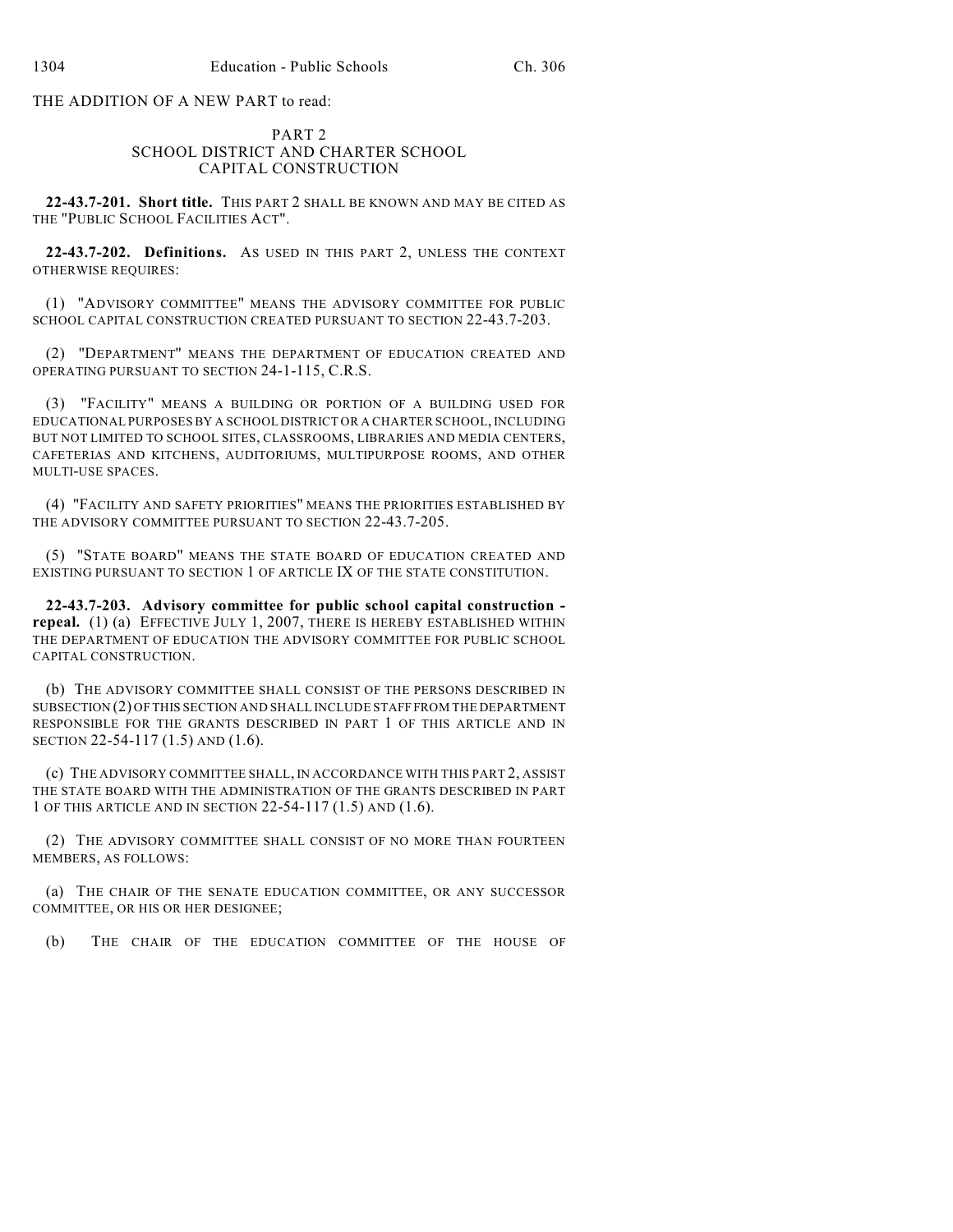REPRESENTATIVES, OR ANY SUCCESSOR COMMITTEE, OR HIS OR HER DESIGNEE;

(c) THE COMMISSIONER OF EDUCATION, OR HIS OR HER DESIGNEE;

(d) UP TO ELEVEN PERSONS, APPOINTED BY THE STATE BOARD FROM URBAN, RURAL, AND SUBURBAN SCHOOL DISTRICTS, REPRESENTING THE FOLLOWING AREAS OF EXPERTISE:

(I) ARCHITECTURE, SPECIFICALLY WITH REGARD TO SCHOOL FACILITIES AND THEIR REHABILITATION, WITH ADDITIONAL EXPERTISE IN OTHER BUILDING TYPES;

(II) SYSTEMS ENGINEERING, SPECIFICALLY WITH REGARD TO SCHOOL FACILITIES;

(III) SCHOOL DISTRICT AND CHARTER SCHOOL FACILITIES MANAGEMENT;

(IV) SCHOOL FINANCE;

(V) SCHOOL DISTRICT AND CHARTER SCHOOL GOVERNANCE AND ADMINISTRATION;

(VI) OPERATIONS OF BOARDS OF COOPERATIVE SERVICES; AND

(VII) TECHNOLOGY, INCLUDING BUT NOT LIMITED TO TECHNOLOGY FOR INDIVIDUAL STUDENT LEARNING AND CLASSROOM INSTRUCTION.

(3) APPOINTED MEMBERS SHALL SERVE FOR TERMS OF TWO YEARS AND MAY BE REMOVED FOR CAUSE OR DUE TO A CONFLICT OF INTEREST. APPOINTED MEMBERS SHALL SERVE WITHOUT COMPENSATION BUT SHALL RECEIVE REIMBURSEMENT FOR TRAVEL AND OTHER NECESSARY EXPENSES ACTUALLY INCURRED IN THE PERFORMANCE OF THEIR OFFICIAL DUTIES.

(4) THE DEPARTMENT SHALL PROVIDE SUFFICIENT STAFF TO ASSIST THE ADVISORY COMMITTEE IN THE PERFORMANCE OF ITS DUTIES AS SPECIFIED IN THIS PART 2.

(5) (a) THIS SECTION IS REPEALED, EFFECTIVE JULY 1, 2017.

(b) PRIOR TO SAID REPEAL, THE ADVISORY COMMITTEE FOR PUBLIC SCHOOL CAPITAL CONSTRUCTION SHALL BE REVIEWED AS PROVIDED IN SECTION 2-3-1203, C.R.S.

**22-43.7-204. Advisory committee - duties.** (1) AFTER ESTABLISHING THE FACILITY AND SAFETY PRIORITIES, THE ADVISORY COMMITTEE SHALL HAVE THE FOLLOWING DUTIES:

(a) TO REVIEW GRANT APPLICATIONS SUBMITTED BY SCHOOL DISTRICTS PURSUANT TO PART 1 OF THIS ARTICLE AND SECTION 22-54-117 (1.5) AND (1.6) AND TO PREPARE AND SUBMIT TO THE STATE BOARD LISTS OF RECOMMENDED RECIPIENTS AND GRANT AMOUNTS PURSUANT TO SECTION 22-43.7-206;

(b) TO ASSIST SCHOOL DISTRICTS IN IDENTIFYING CRITICAL CAPITAL OUTLAY NEEDS AND IN PREPARING GRANT APPLICATIONS;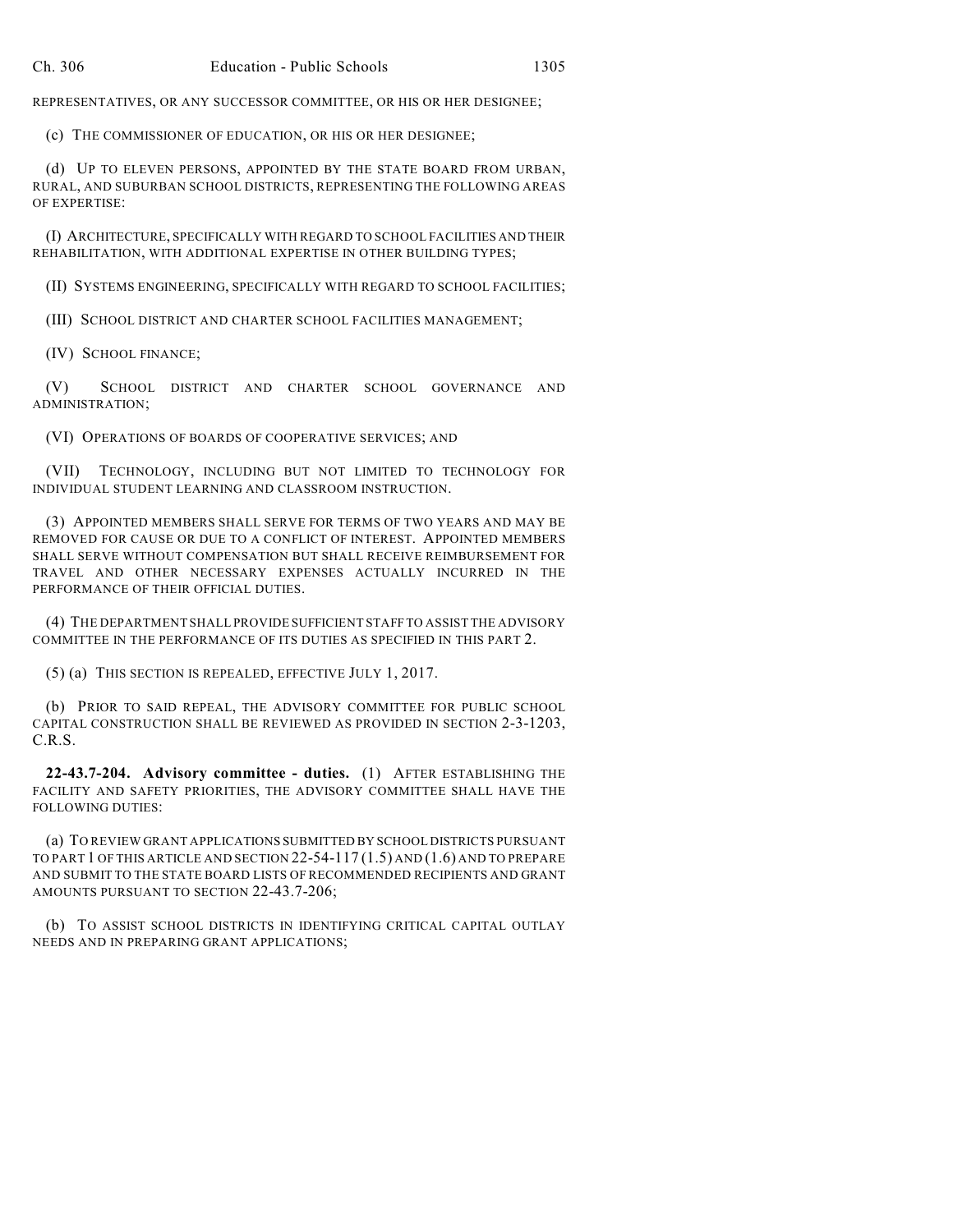(c) TO ASSIST SCHOOL DISTRICTS IN IMPLEMENTING THE PROJECTS FOR WHICH STATE AND FEDERAL GRANTS ARE MADE, INCLUDING BUT NOT LIMITED TO PROVIDING ASSISTANCE WITH THE PREPARATION OF REQUEST FOR BIDS OR PROPOSALS, CONTRACT NEGOTIATIONS, CONTRACT IMPLEMENTATION, AND ENERGY SAVINGS; AND

(d) TO ASSIST SCHOOL DISTRICTS THAT ARE NOT LARGE ENOUGH TO MAINTAIN THEIR OWN CONSTRUCTION MANAGEMENT STAFF.

**22-43.7-205. Advisory committee - facility and safety priorities.** (1) (a) THE ADVISORY COMMITTEE SHALL ESTABLISH FACILITY AND SAFETY PRIORITIES FOR USE BY THE ADVISORY COMMITTEE IN REVIEWING GRANT APPLICATIONS AND RECOMMENDING TO THE STATE BOARD AWARDS OF STATE FUNDS TO SCHOOL DISTRICTS FROM THE SCHOOL CONSTRUCTION AND RENOVATION FUND CREATED IN SECTION 22-43.7-103 AND FROM THE SCHOOL CAPITAL CONSTRUCTION EXPENDITURES RESERVE PURSUANT TO SECTION 22-54-117 (1.5) AND (1.6).

(b) IT IS THE INTENT OF THE GENERAL ASSEMBLY THAT THE FACILITY AND SAFETY PRIORITIES SHALL BE USED ONLY IN DETERMINING THE ALLOCATION OF FUNDS PURSUANT TO PART 1 OF THIS ARTICLE AND SECTION 22-54-117 (1.5) AND (1.6) AND IN CONDUCTING THE GRANT PRIORITY ASSESSMENT PURSUANT TO SECTION 22-43.7-207.

(2) THE FACILITY AND SAFETY PRIORITIES SHALL IDENTIFY AND DESCRIBE THOSE CAPITAL CONSTRUCTION, RENOVATION, AND EQUIPMENT NEEDS IN SCHOOL DISTRICTS THAT WILL PROVIDE EDUCATIONAL AND SAFETY BENEFITS AT A REASONABLE COST. IN PREPARING THE FACILITY AND SAFETY PRIORITIES, THE ADVISORY COMMITTEE AT A MINIMUM SHALL TAKE INTO ACCOUNT THE FOLLOWING CONSIDERATIONS:

(a) HEALTH AND SAFETY ISSUES, INCLUDING ALL APPLICABLE BUILDING, HEALTH, SAFETY, AND ENVIRONMENTAL CODES AND STANDARDS REQUIRED BY STATE AND FEDERAL LAW, AS WELL AS SECURITY NEEDS;

(b) REHABILITATION VERSUS REPLACEMENT OR DISCONTINUATION OF INADEQUATE BUILDINGS WITH CONSIDERATION GIVEN TO HISTORICAL SIGNIFICANCE;

(c) FACILITIES AND EQUIPMENT THAT MAY ASSIST SCHOOL DISTRICTS IN MEETING THE STATE MODEL CONTENT STANDARDS AND HIGHER EDUCATION ADMISSION REQUIREMENTS; AND

(d) TECHNOLOGY, INCLUDING BUT NOT LIMITED TO TECHNOLOGY FOR INDIVIDUAL STUDENT LEARNING AND CLASSROOM INSTRUCTION.

(3) THE ADVISORY COMMITTEE SHALL SUBMIT THE FACILITY AND SAFETY PRIORITIES TO THE STATE BOARD, AND THE STATE BOARD SHALL APPLY THE FACILITY AND SAFETY PRIORITIES IN AWARDING GRANTS PURSUANT TO PART 1 OF THIS ARTICLE AND SECTION 22-54-117 (1.5) AND (1.6) AS PROVIDED IN SECTION 22-43.7-206.

(4) THE DEPARTMENT SHALL APPLY THE FACILITY AND SAFETY PRIORITIES IN CONDUCTING THE GRANT PRIORITY ASSESSMENT PURSUANT TO SECTION 22-43.7-207.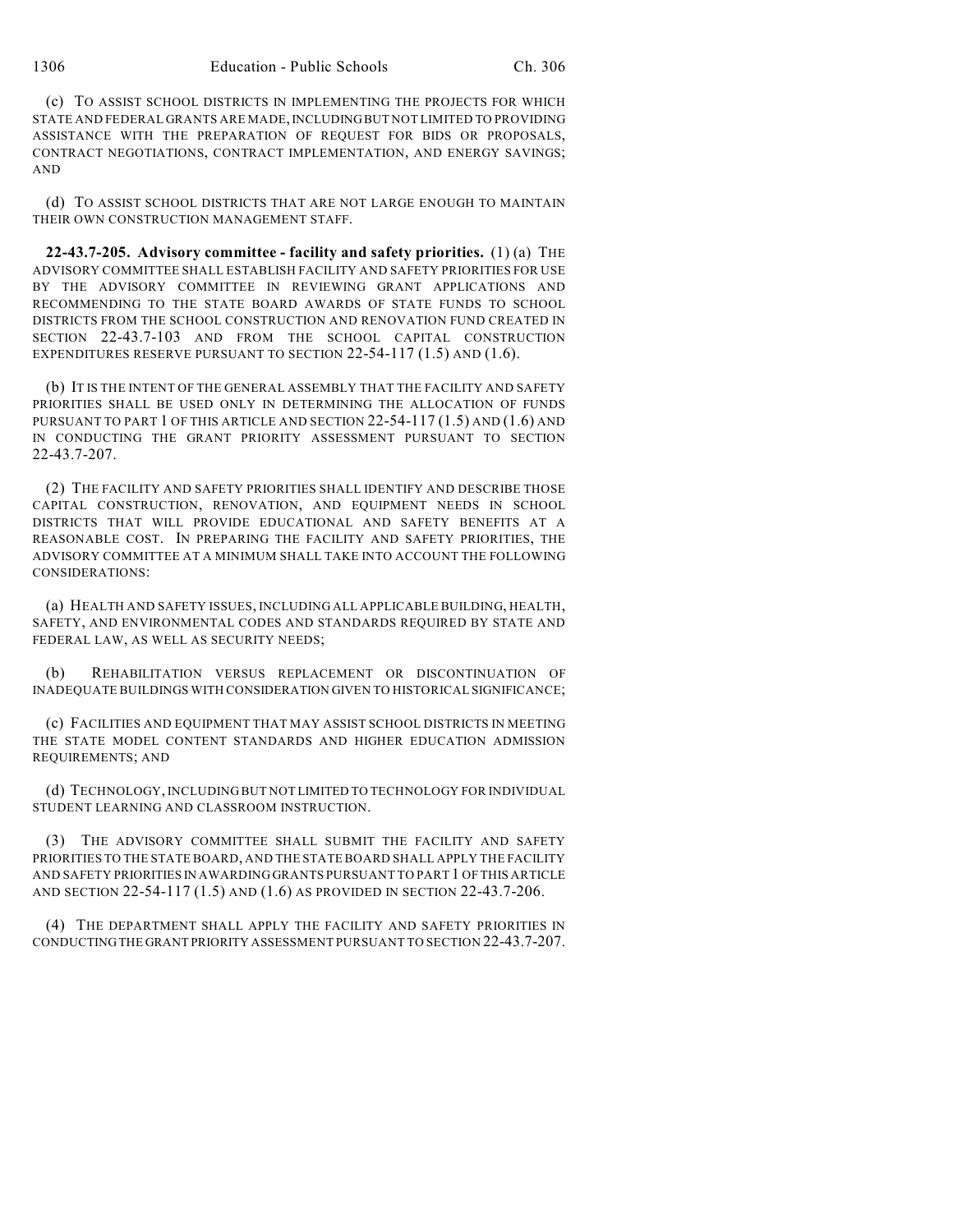**22-43.7-206. School capital construction grants.** (1) (a) THE ADVISORY COMMITTEE SHALL REVIEW THE GRANT APPLICATIONS RECEIVED PURSUANT TO SECTION 22-43.7-105 AND APPLICATIONS FOR GRANTS UNDER SECTION 22-54-117 (1.5) AND (1.6). ON OR BEFORE A DATED SPECIFIED BY RULE OF THE STATE BOARD, THE ADVISORY COMMITTEE SHALL ANNUALLY SUBMIT TO THE STATE BOARD A LIST OF RECOMMENDED GRANT RECIPIENTS AND THE RECOMMENDED AMOUNT OF EACH GRANT.

(b) IN MAKING ITS RECOMMENDATIONS PURSUANT TO PARAGRAPH (a) OF THIS SUBSECTION (1), THE ADVISORY COMMITTEE SHALL FIRST APPLY THE PRIORITIES SPECIFIED IN SECTIONS 22-43.7-105 (5) AND 22-54-117 (1.5) AND (1.6). THE ADVISORY COMMITTEE SHALL THEN APPLY THE FACILITY AND SAFETY PRIORITIES TO THOSE GRANT APPLICATIONS THAT MEET THE PRIORITIES SPECIFIED IN SECTIONS 22-43.7-105 (5) AND 22-54-117 (1.5) AND (1.6).

(2) WITHIN NINETY DAYS AFTER RECEIVING THE RECOMMENDATIONS OF THE ADVISORY COMMITTEE, THE STATE BOARD SHALL REVIEW AND APPROVE A LIST OF SCHOOL DISTRICTS AND CHARTER SCHOOLS TO RECEIVE GRANTS FOR CAPITAL CONSTRUCTION PROJECTS, INCLUDING THE AMOUNT OF EACH GRANT AND THE AMOUNT OF THE SCHOOL DISTRICT OR CHARTER SCHOOL MATCH, IF A MATCH IS REQUIRED. THE STATE BOARD SHALL CONSIDER THE RECOMMENDATIONS OF THE ADVISORY COMMITTEE IN MAKING THE AWARDS AND SHALL APPLY THE PRIORITIES SPECIFIED IN SECTIONS 22-43.7-105 (5) AND 22-54-117 (1.5) AND (1.6) AND THE FACILITY AND SAFETY PRIORITIES AS PROVIDED IN PARAGRAPH (b) OF SUBSECTION (1) OF THIS SECTION.

**22-43.7-207. Grant priority assessment - school buildings - facilities.** (1) (a) AS SOON AS POSSIBLE FOLLOWING ESTABLISHMENT OF THE FACILITY AND SAFETY PRIORITIES, THE DEPARTMENT SHALL CONDUCT OR CONTRACT FOR A GRANT PRIORITY ASSESSMENT OF SCHOOL BUILDINGS AND FACILITIES AS PROVIDED IN THIS SECTION. THE STATE BOARD SHALL ORDER PAYMENT OF THE COSTS INCURRED IN CONDUCTING OR CONTRACTING FOR THE GRANT PRIORITY ASSESSMENT AS PROVIDED IN SECTION 22-54-117 (1.6) (a) (II).

(b) IN CONDUCTING THE GRANT PRIORITY ASSESSMENT, SUBJECT TO AVAILABLE FUNDS, THE DEPARTMENT SHALL ASSESS OR CONTRACT FOR THE ASSESSMENT OF:

(I) THE SCHOOL BUILDINGS AND FACILITIES IN ALL SCHOOL DISTRICTS THAT ENROLL TWO HUNDRED OR FEWER PUPILS; AND

(II) THE SCHOOL BUILDINGS AND FACILITIES IN SCHOOL DISTRICTS THAT ENROLL MORE THAN TWO HUNDRED PUPILS BUT NOT MORE THAN ONE THOUSAND TWO HUNDRED PUPILS AND HAVE A PER-PUPIL ASSESSED VALUATION OF LESS THAN ONE HUNDRED THOUSAND DOLLARS. FOR PURPOSES OF THIS SUBPARAGRAPH (II), IN CALCULATING THE PER-PUPIL ASSESSED VALUATION FOR A SCHOOL DISTRICT, THE DEPARTMENT SHALL NOT INCLUDE PUPILS ENROLLED IN ON-LINE EDUCATION PROGRAMS OPERATED BY THE SCHOOL DISTRICT OR BY A CHARTER SCHOOL AUTHORIZED BY THE SCHOOL DISTRICT.

(c) IF THERE ARE FUNDS AVAILABLE TO ASSESS THE SCHOOL BUILDINGS AND FACILITIES IN MORE SCHOOL DISTRICTS THAN ARE SPECIFIED IN PARAGRAPH (b) OF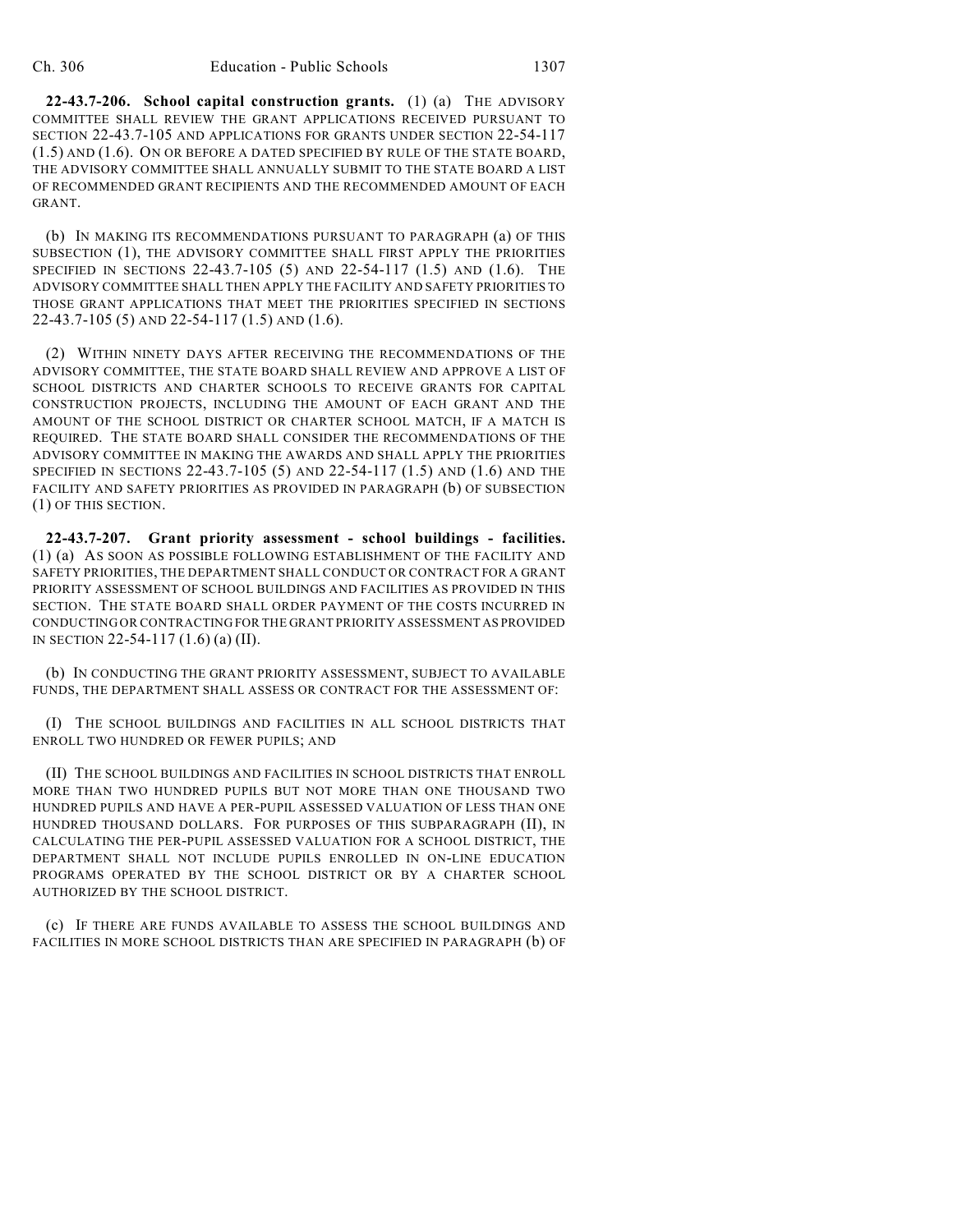THIS SUBSECTION (1), THE DEPARTMENT SHALL ASSESS THE SCHOOL BUILDINGS AND FACILITIES IN ADDITIONAL SCHOOL DISTRICTS THAT ENROLL FEWER THAN ONE THOUSAND TWO HUNDRED PUPILS, IN ASCENDING ORDER OF PER-PUPIL ASSESSED VALUATION, CALCULATED IN ACCORDANCE WITH SUBPARAGRAPH (II) OF PARAGRAPH (b) OF THIS SUBSECTION (1).

(2) (a) THE GRANT PRIORITY ASSESSMENT SHALL BE DESIGNED AND MAINTAINED TO PROVIDE TIMELY DATA ON THE FOLLOWING ISSUES FOR EACH PUBLIC SCHOOL BUILDING AND FACILITY IN THE SCHOOL DISTRICTS INCLUDED IN THE ASSESSMENT:

(I) THE CONDITION OF THE SCHOOL BUILDING OR FACILITY;

(II) AIR AND WATER QUALITY IN THE SCHOOL BUILDING OR FACILITY;

(III) SCHOOL BUILDING OR FACILITY SPACE REQUIREMENTS;

(IV) EDUCATIONAL SUITABILITY REQUIREMENTS AND HIGHER EDUCATION ADMISSION REQUIREMENTS;

(V) THE ABILITY TO ACCOMMODATE EDUCATIONAL TECHNOLOGY, INCLUDING BUT NOT LIMITED TO TECHNOLOGY FOR INDIVIDUAL STUDENT LEARNING AND CLASSROOM INSTRUCTION;

(VI) SITE REQUIREMENTS FOR THE SCHOOL BUILDING OR FACILITY;

(VII) THE NUMBER OF NONRESIDENT PUPILS SERVED BY EACH SCHOOL DISTRICT; AND

(VIII) SCHOOL DISTRICT DEMOGRAPHICS, INCLUDING A FIVE-YEAR PROJECTION CONCERNING SUBSTANTIAL CHANGES THAT THE SCHOOL DISTRICT ANTICIPATES IN ITS DEMOGRAPHICS.

(b) THE GRANT PRIORITY ASSESSMENT SHALL INCLUDE FIVE-YEAR PROJECTIONS REGARDING THE ISSUES DESCRIBED IN PARAGRAPH (a) OF THIS SUBSECTION (2).

(c) THE DEPARTMENT SHALL ESTABLISH A DATABASE TO STORE THE DATA COLLECTED THROUGH THE GRANT PRIORITY ASSESSMENT CONDUCTED PURSUANT TO THIS SECTION.

(3) THE DEPARTMENT SHALL CONSIDER AND USE THE FACILITY AND SAFETY PRIORITIES IN CONDUCTING THE GRANT PRIORITY ASSESSMENT DESCRIBED IN THIS SECTION.

**SECTION 3.** 2-3-1203 (3), Colorado Revised Statutes, is amended BY THE ADDITION OF A NEW PARAGRAPH to read:

**2-3-1203. Sunset review of advisory committees.** (3) The following dates are the dates for which the statutory authorization for the designated advisory committees is scheduled for repeal:

(dd) JULY 1, 2017: THE ADVISORY COMMITTEE FOR PUBLIC SCHOOL CAPITAL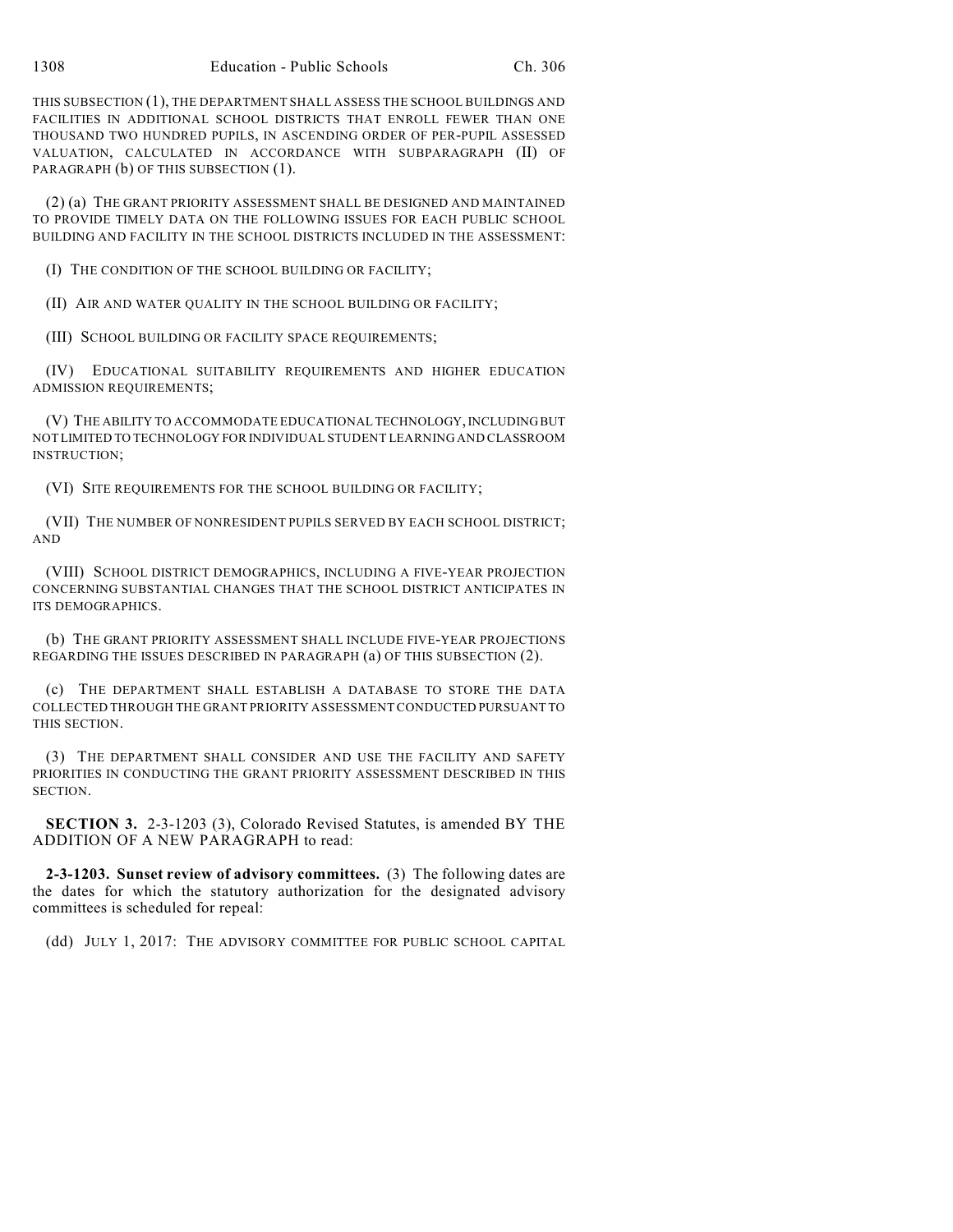CONSTRUCTION IN THE DEPARTMENT OF EDUCATION ESTABLISHED IN SECTION 22-43.7-203, C.R.S.

**SECTION 4.** 22-43.7-103 (2) and (3), Colorado Revised Statutes, are amended to read:

**22-43.7-103. School construction and renovation fund - created - purpose transfer of excess state revenues.** (2) Subject to appropriation by the general assembly, THE STATE BOARD IS AUTHORIZED TO APPROVE AND ORDER PAYMENTS FROM THE moneys in the construction and renovation fund shall be used to:

(a) Provide matching grants to school districts that are undertaking qualified capital construction projects and for the expenses incurred by the state board in administering this article PART 1. The state board shall determine the proportion of the state and local funds to be used to finance the qualified capital construction project and the amount of each grant using the criteria established pursuant to section 22-43.7-106.

(b) PROVIDE SUFFICIENT STAFF FROM THE DEPARTMENT OF EDUCATION TO ASSIST THE ADVISORY COMMITTEE FOR PUBLIC SCHOOL CAPITAL CONSTRUCTION IN THE PERFORMANCE OF THE ADVISORY COMMITTEE'S DUTIES DESCRIBED IN SECTION 22-43.7-204; AND

(c) IF THERE ARE INSUFFICIENT FUNDS AVAILABLE PURSUANT TO SECTION 22-54-117 (1.6) (a) (II), PROVIDE SUFFICIENT STAFF TO ASSIST THE ADVISORY COMMITTEE IN ESTABLISHING THE FACILITY AND SAFETY PRIORITIES PURSUANT TO SECTION 22-43.7-205.

(3) Matching grants from the construction and renovation fund shall not be authorized if the capital construction project has not been evaluated by the state board and included on the prioritized list prepared by the state board pursuant to this article PART 1.

**SECTION 5.** 22-43.7-103.5 (1) (a), Colorado Revised Statutes, is amended to read:

**22-43.7-103.5. Loans for qualified capital construction projects.** (1) As authorized under the provisions of section 3 of article IX of the state constitution, the state treasurer may make loans to school districts for the purpose of funding qualified capital construction projects. Loans made pursuant to this section shall not be subject to the provisions of section 24-36-113, C.R.S., that require the state treasurer to secure the maximum rate of interest on investments of state moneys. The procedures for the making of loans shall be determined by the state treasurer subject to the following:

(a) No loan shall be authorized for any capital construction project that has not been evaluated by the state board and included on the prioritized list prepared by the board pursuant to this article PART 1.

**SECTION 6.** 22-43.7-104, Colorado Revised Statutes, is amended to read: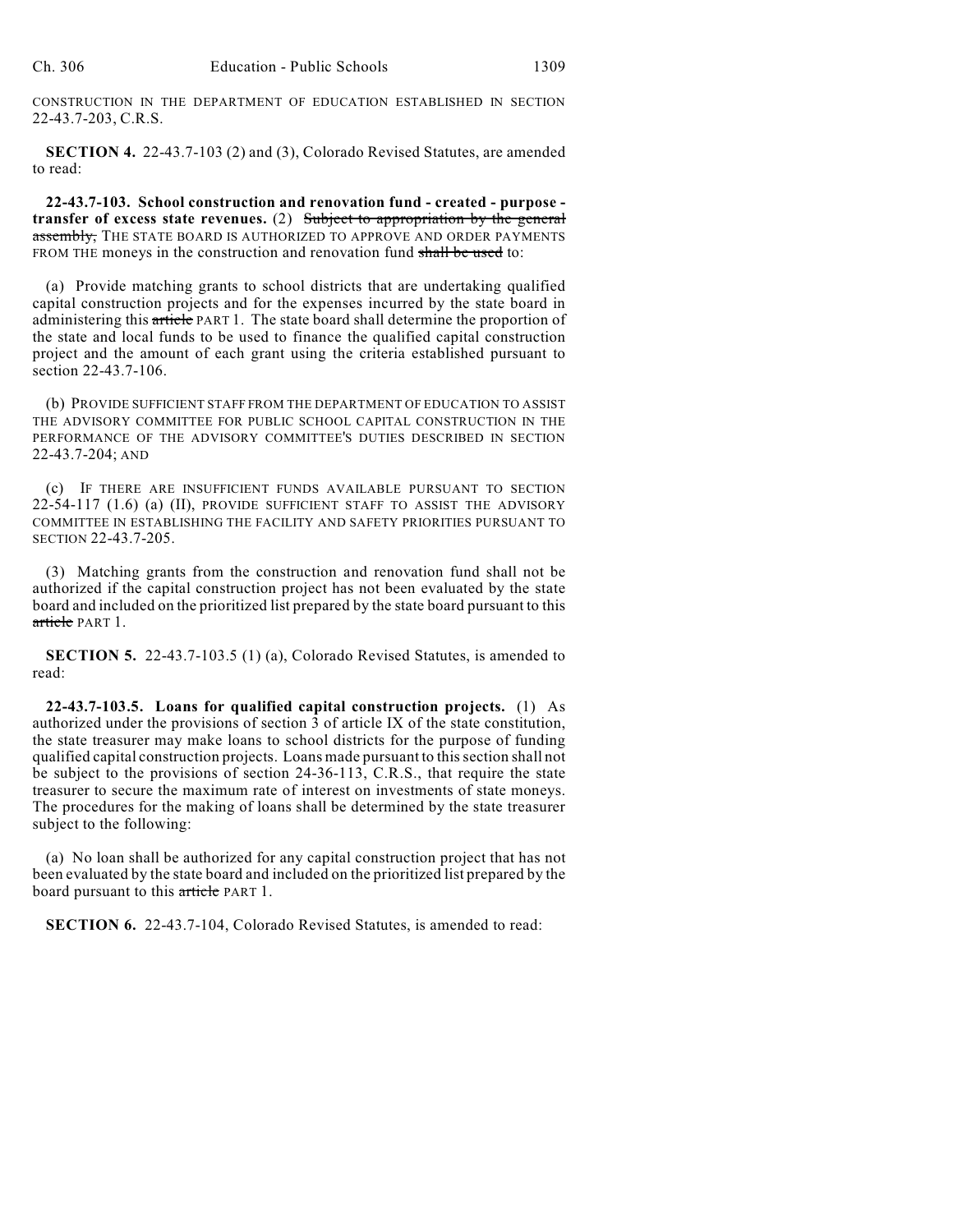**22-43.7-104. Eligible projects - criteria.** (1) Matching grants may be provided from the construction and renovation fund and loans may be made from the permanent school fund pursuant to this article PART 1 for capital construction projects involving instructional facilities, including classrooms, libraries, physical plants, and associated administrative areas, or involving the incorporation of technology into the educational environment.

(2) Matching grants and loans shall not be provided pursuant to this  $\pi$ ticle PART 1 for any portion of a capital construction project involving athletic, recreational, or other noninstructional facilities within the district, even if such facilities are located on a school site.

**SECTION 7.** 22-43.7-105 (4) (c.5) and (7), Colorado Revised Statutes, are amended to read:

**22-43.7-105. Financial assistance application requirements - evaluation criteria - oversight board - duties.** (4) All applications submitted to the state board shall be in a form prescribed by the state board and shall include:

(c.5) A demonstration of the district's or charter school's ability and willingness to maintain any new capital construction project funded pursuant to this article PART 1;

(7) The state board is authorized to promulgate rules for the administration of this article PART 1. Such rules shall be promulgated in accordance with article 4 of title 24, C.R.S.

**SECTION 8.** The introductory portion to 22-43.7-106 (1), Colorado Revised Statutes, is amended to read:

**22-43.7-106. Amount of matching grant or loan.** (1) The state board shall determine the proportion of the state and local funds to be used to finance the qualified capital construction project. The state board shall develop criteria to determine the amount of each matching grant awarded and each loan made pursuant to this article PART 1. Such criteria shall include but shall not be limited to:

**SECTION 9.** 22-54-117 (1.6) (a), Colorado Revised Statutes, is amended to read:

**22-54-117. Contingency reserve - capital construction expenditures reserve.** (1.6) (a) (I) For each quarter including and after the first quarter of the state's fiscal year 2001-02, all moneys that would otherwise be transferred to the general fund pursuant to section 3 (1) (b) (III) of article XXVII of the state constitution shall be transferred to the state public school fund as a contingency reserve exempt from any restriction on spending, revenues, or appropriations, including, without limitation, the restrictions of section 20 of article  $X$  of the state constitution. EXCEPT AS OTHERWISE PROVIDED IN SUBPARAGRAPH (II) OF THIS PARAGRAPH (a), the state board is authorized to approve and order payments from the moneys transferred pursuant to this subsection (1.6) only for supplemental assistance to districts for capital expenditures to address immediate safety hazards or health concerns within existing school facilities either by repairing, remodeling, or refurbishing the existing